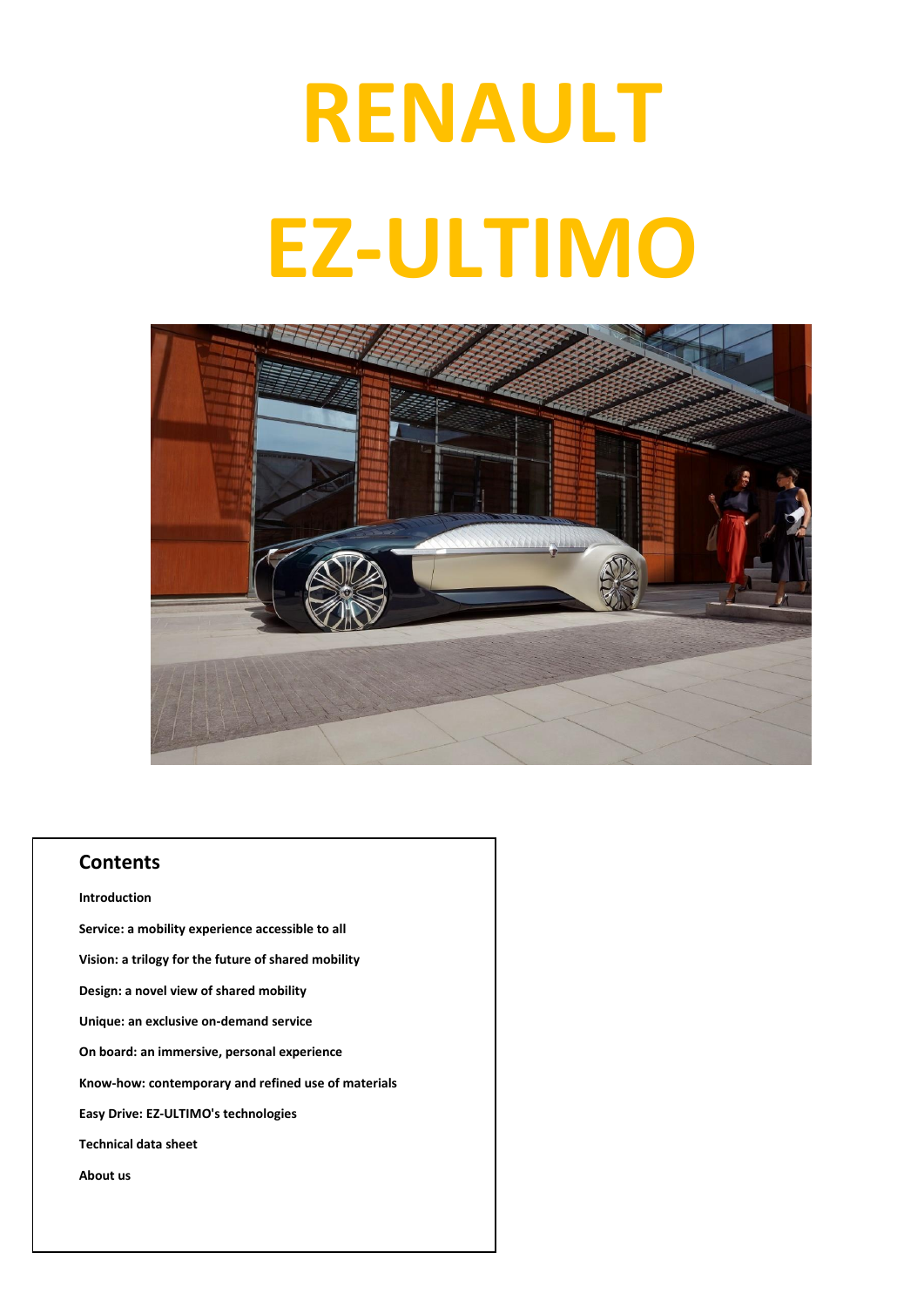

# **Renault EZ-ULTIMO: a robo-vehicle for a premium mobility experience**

Imagining tomorrow's mobility means redefining the paradigm of the car almost entirely. We are on the brink of a new world in which shared mobility services will become increasingly prevalent. As cities become more congested and urban trends make it easier for people to travel short distances using shared services, the reality of what's possible during travel time is completely redefinable.

Renault's vehicles have been part of people's most memorable moments in life for 120 years. These 120 years of passion are also 120 years of knowledge, innovation, and French design. Now we're ushering in a new era for the industry. One where key trends, including mobility, connectivity, and new services intersect. Renault is embracing the future with conviction: our design vision remains at the heart of our approach to the future – where we prioritize making our customers' lives easier. Whether it's a car, an LCV or a future robo-vehicle, we believe the future is electric, connected, autonomous, and – increasingly – shared. In each scenario our brand promise will be clear: French Design, Easy Life.

EZ-ULTIMO rounds out Renault's 2018 trilogy of concept robo-vehicles that explore tomorrow's shared mobility. Built on the same platform as EZ-GO, our first concept in the trilogy, which embodies shared urban mobility for all, and EZ-PRO, the last mile delivery specialist, EZ-ULTIMO constitutes an emotionally powerful robo-vehicle. A premium mobility solution that offers anyone the pleasure of being transported as part of an exceptional, unique experience. An experience in which traveling takes on a whole new meaning.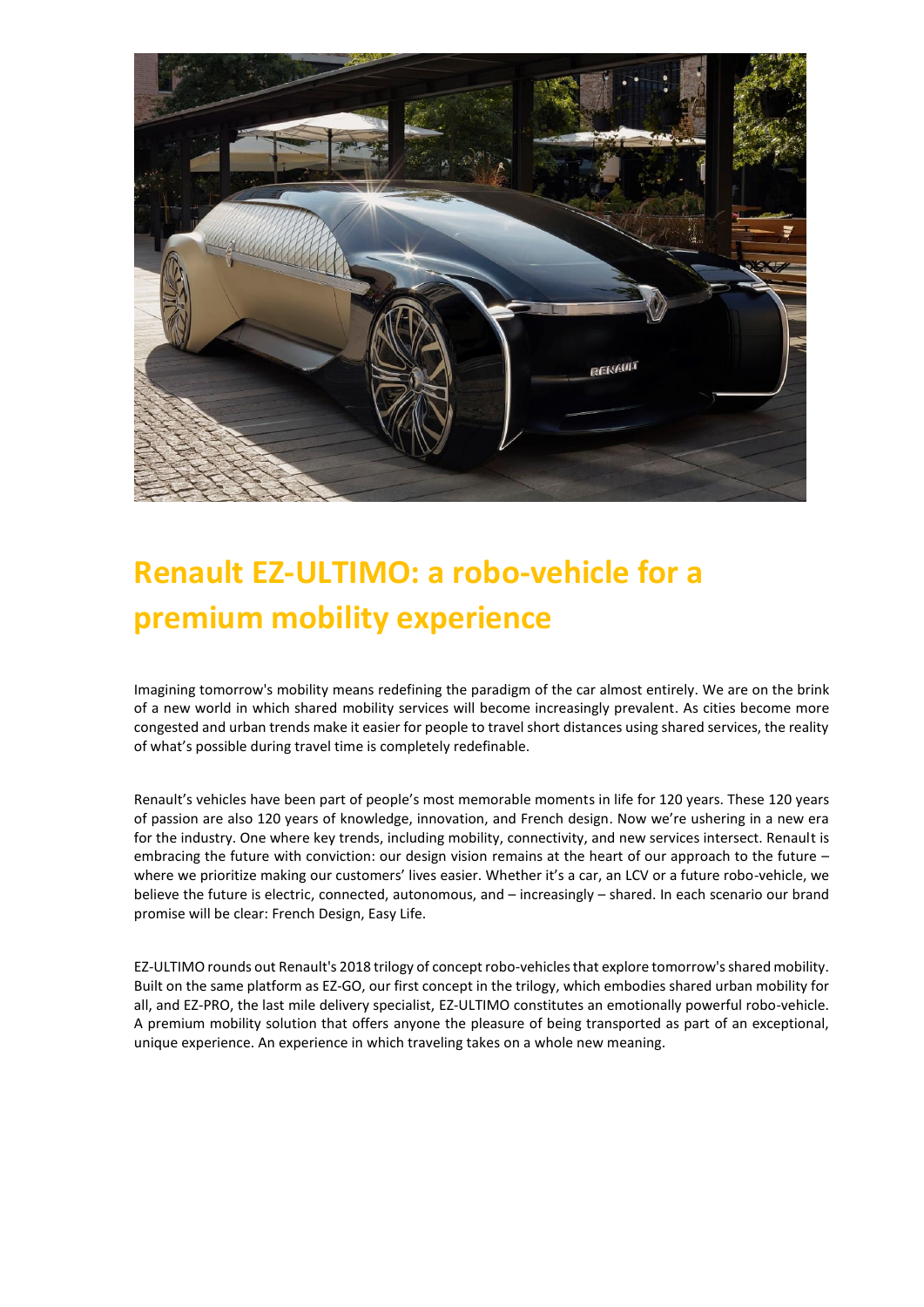# **EZ-ULTIMO at a glance**

Renault EZ-ULTIMO is an all-electric, connected, autonomous robo-vehicle. It is intended to be offered as a service for a single trip, a circuit or a day booking. Available on-demand, EZ-ULTIMO is ideal for expanding premium offerings by travel companies and resorts, to enhance a special moment through a private trip in a city or a premium tourist experience.

Renault EZ-ULTIMO fully embodies Renault's heritage French Design and Easy Life principles. Its design is an element that sets it apart without sacrificing functionality.

- Produced in the spirit of a "coach 2.0", this vehicle is a cozy cocoon in which up to three passengers view the city or the road from a novel perspective during their ride.
- Its private space is a sort of contemporary first-class lounge that is accessible to all.
- **Its refined interior is tailor-made from upscale materials such as rich wood, marble and leather, allowing** passengers to enjoy a relaxing and immersive drive while taking advantage of onboard services and specific content for a premium experience.

Renault EZ-ULTIMO is a robo-vehicle equipped with level 4 autonomous driving capability. It can connect to urban environments and highway infrastructure, such as going to an airport or from a hotel to a tourist site.

After EZ-GO, which embodies shared urban mobility for all, and EZ-PRO, the last mile delivery specialist, EZ-ULTIMO is the third in Renault's family of concepts focusing on autonomous, electric, connected, and shared urban mobility services. Inspired by the same ambition to bring sustainable mobility to all, this trilogy of 100 % electric and shared mobility solutions expand and complete Groupe Renault's vision for a future-friendly mobility system.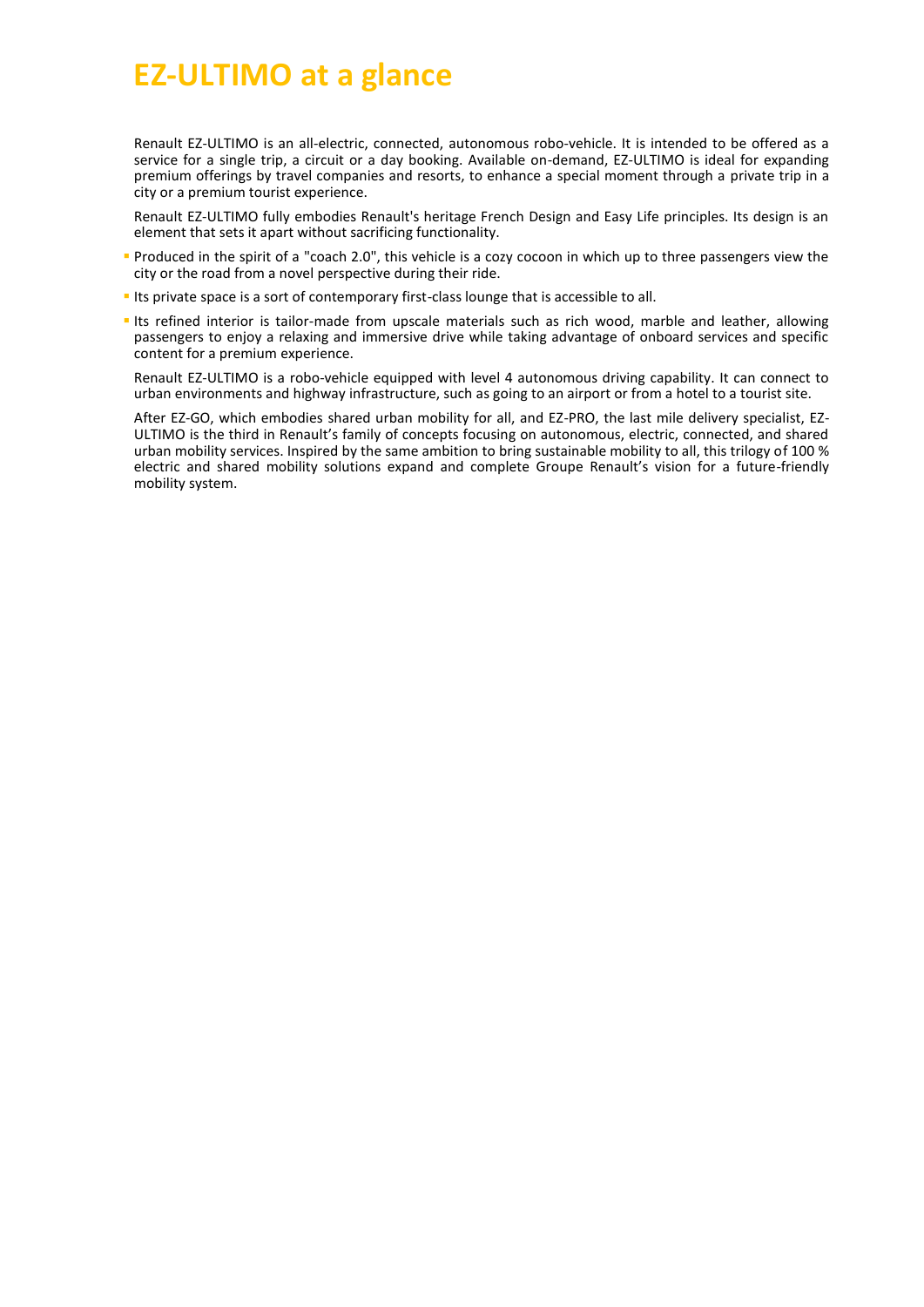# **A premium service for all**

Renault EZ-ULTIMO (pronounced "EASY ULTIMO") is an all-electric, connected, autonomous robo-vehicle. This high-end robo-vehicle is intended to be offered as a service for a specific trip, a circuit or a day booking. Users could access it in various ways.

- Specialist companies such as five-star hotels or airlines could offer this service as an adjunct to an existing premium service. They could offer their clients a totally unique, branded, premium travel experience.
- Ride-hailing and mobility operators could also consider offering their clients this service. EZ-ULTIMO can be used occasionally by anyone for a special occasion (marriage proposal, anniversary or birthday, reservation at a Michelin-starred restaurant, etc.) or if they'd simply like a premium mobility experience.

Our mission is bringing sustainable mobility for all. With our robo-vehicle vision too, we imagine unique, premium services accessible by anyone.

### **Unique premium experiences**

### **Your first class trip starting at your front door**

With EZ-ULTIMO, an airline can offer its First Class or Business Class clients an airport transfer for a point-topoint premium experience, complete with local, personalized content and fluid navigation.

#### **Prestige transfers**

With EZ-ULTIMO, a deluxe hotel or hotel complex such as the [Evian Resort](https://group.renault.com/wp-content/uploads/2018/09/partenaire_evian-resort_en.pdf) can offer its clients an immersive, premium transfer from Geneva airport to the Royal\*\*\*\*\* Evian hotel, with treatment aligned with the prestigious status of the venues and experience that its clients will enjoy there. This premium-grade transfer by road could be offered as a complement to nautical services offered already on Lac Léman with l'Evian One.

#### **Premium tours**

A hotel or travel agency can offer its clients a guided tour of a city's principal monuments or sites in a top-of-therange autonomous vehicle such as EZ-ULTIMO whose on-board technology (connectivity, screens, push information, etc.) may be personalized and act as a kind of concierge, or tour guide, while on board.

#### **The most exclusive experience club**

An upmarket package holiday operator such as [Club Med](https://group.renault.com/wp-content/uploads/2018/10/partenaire_club-med_en.pdf) can use EZ-ULTIMO to enhance the premium experience it offers its clients under the "Exclusive Collection" label, as offered by the very premium Club Med Cefalù in Sicily, in a variety of ways: clients are taken from home to the airport of departure or from the airport of arrival to their villetta. Clients could carry on using EZ-ULTIMO throughout their stay, for excursions to identified points of interest – again with personalized, engaging and immersive content.

### **A unique shopping session**

A luxury brand with several stores in the same city can offer its clients an exclusive shopping session using EZ-ULTIMO to travel between stores. Maybe the on-board services help you discover current sales, promotions or in-store events. No need to be laden down with shopping bags, as you can leave them in the vehicle for your return to the hotel.

#### **Enjoy a new premium mobility experience**

Thanks to EZ-ULTIMO, a mobility operator can offer its clients the option of a premium experience during a trip or for a set time (such as a half-day or an evening). The client then has EZ-ULTIMO at their disposal for all the journeys they want to make during the period booked. An ideal way of getting to a restaurant to celebrate a wedding anniversary or for a quick ride around a site that you are visiting, by taking advantage of the luxurious interior and the services offered on board.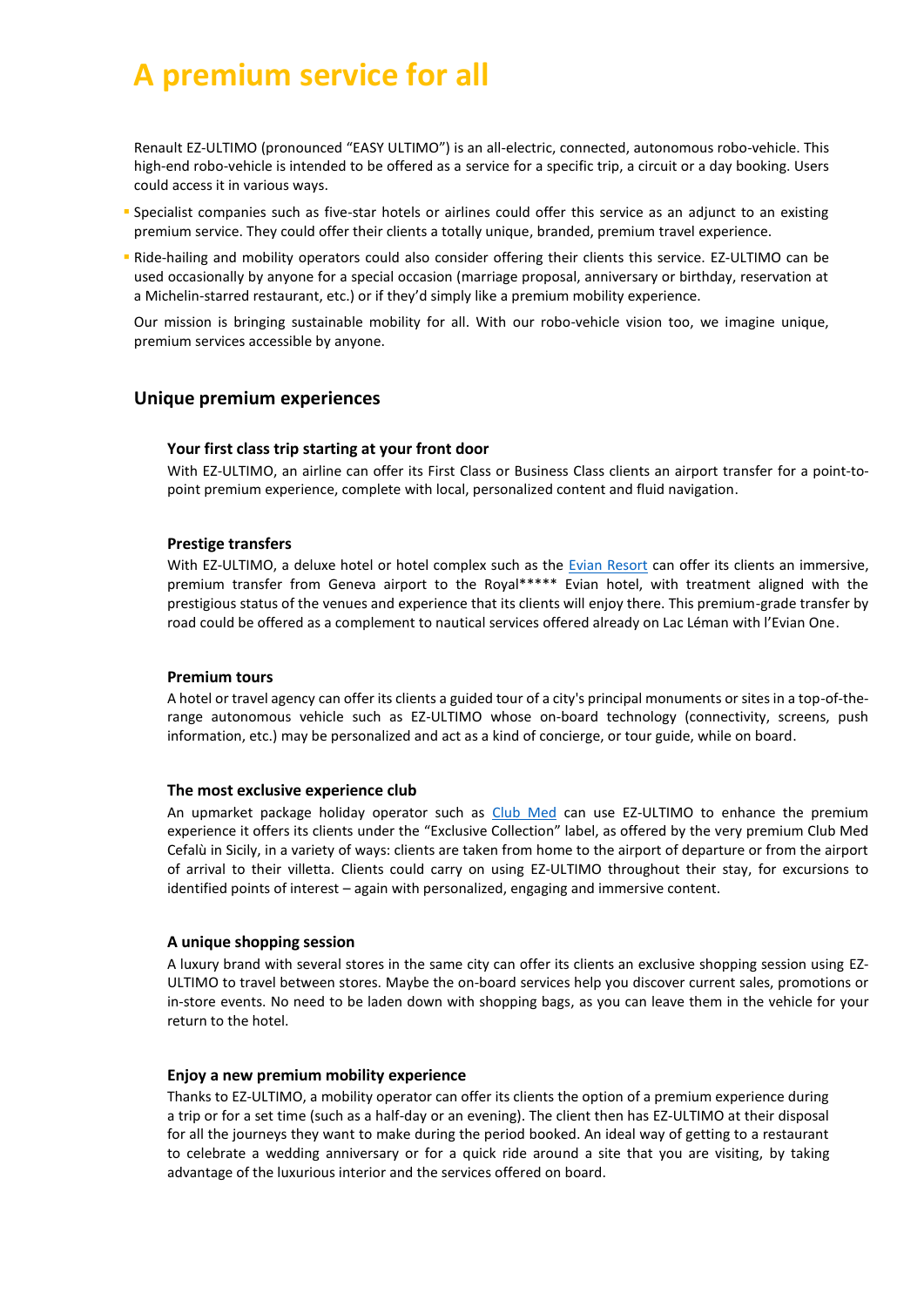## **Autonomous level 4 technology**

Renault EZ-ULTIMO is a robo-vehicle - with no driver station - equipped with level 4 autonomous driving capability on the SAE International\* 5-level scale. This means that it is able to manage its distance from the vehicle in front, stay in lane, change lanes (e.g. when overtaking) and turn at a junction. It can also secure itself in cases of exceptional incidents in its vicinity, either by itself or through its connectivity with a supervision center.

With its level 4 autonomous technology, EZ-ULTIMO is able to drive both in town and in a non-urban environment, such as going to an airport or from a hotel to a tourist site. To ensure passenger safety, two conditions are particularly necessary:

- The traffic zone must be clearly demarcated and mapped in HD so that the vehicle has extremely reliable information about its exact position on the road.
- The vehicle must be connected to highway infrastructure such as traffic lights, junctions and motorway tolls (if any) so that its autonomous system can anticipate any critical points or temporary obstacles on the road.

Regardless of the environment, the same sensors are in operation: radar, lidar, cameras and ultrasonic sensors. Software settings then process and analyze the data collected by the sensors, which vary, depending on whether the vehicle is driving in town or in a non-urban area. These settings switch over automatically when the vehicle detects its new environment.

*\*A US-based international organization specializing in the transport industry and standards.*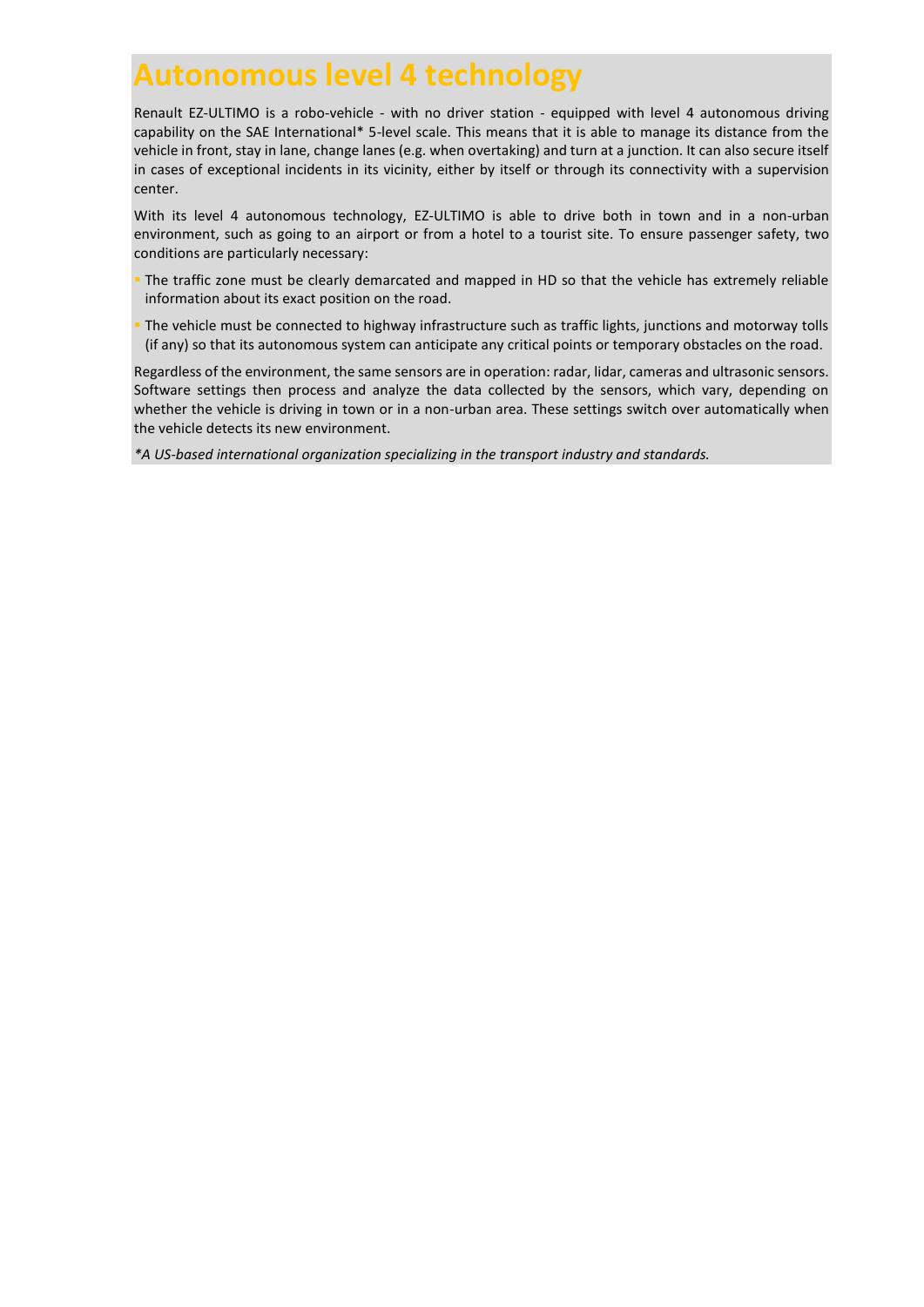# **Vision: a trilogy for the future of shared mobility**

In 2018, Groupe Renault has focused on a series of concepts that envision the future of shared mobility: it is the first carmaker to offer a comprehensive and complementary family of robo-vehicles. After Renault EZ-GO and Renault EZ-PRO, Renault EZ-ULTIMO completes this trilogy, which illustrates an end-to-end vision, from its highly functional approach to its iconic Renault design touch as interiors evolve.

This vision is based on the four pillars of Groupe Renault's strategic *Drive the Future (2017-2022)* plan: electric, connected, autonomous and shared mobility. Some of the technologies explored in the robo-vehicle concepts have been developed as Alliance. Others have been developed in more of an "open innovation" environment, with the support of third party partners. Still others have been developed by Renault teams.

Despite their diversity, these concepts offer a mobility experience that has been designed for everybody and can be accessed by as many as possible. A customizable and fully connected experience that plugs into the infrastructure of smart cities that are developing and has a positive impact on them. The three concepts cover different uses:

- Shared day-to-day urban mobility with [EZ-GO](http://fr.zone-secure.net/76268/778460/)
- "Last mile" delivery wit[h EZ-PRO](http://fr.zone-secure.net/-/Groupe_Renault/Dossier_Presse_EZ_PRO_EN/-/)
- **The premium mobility experience with EZ-ULTIMO**

Groupe Renault is positive about the future of shared mobility and believes there will be new businesses to pursue. The company is already developing, testing and marketing solutions that we're learning from today.

In July 2018, the City of Paris and Groupe Renault also announced their intention to [share their expertise and](https://media.group.renault.com/global/en-gb/groupe-renault/media/pressreleases/21213440/la-ville-de-paris-et-le-groupe-renault-partagent-leur-vision-de-nouveaux-services-urbains-de-mobilit)  [their skills](https://media.group.renault.com/global/en-gb/groupe-renault/media/pressreleases/21213440/la-ville-de-paris-et-le-groupe-renault-partagent-leur-vision-de-nouveaux-services-urbains-de-mobilit) to develop electric mobility for Parisians, residents of the surrounding area and visitors. This will entail the development of an offering of electric commercial vehicles including ride-hailing and car sharing, with the aim of operating a fleet of 2,000 electric vehicles by the end of 2019. We already operate in these areas:

#### **Ride-hailing**

- Th[e Karhoo](https://media.group.renault.com/global/en-gb/groupe-renault/media/pressreleases/21201012/nouvelles-mobilites-rci-bank-and-services-annonce-la-relance-de-lactivite-commerciale-de-karhoo) integrated on-demand taxi and ride-hailing service booking platform, with over 150,000 vehicles in Belgium, France, Germany, Ireland, the Netherlands, Spain and the United Kingdom. Where platform users can book, change, track and pay for their rides.
- The [Marcel](https://www.marcel.cab/) ride-hailing service, operating in Paris and the Greater Paris area, which features 24/7 vehicle booking and hailing.

#### **Car-sharing**

- **Madrid'[s Zity](https://media.group.renault.com/global/en-gb/renault/media/pressreleases/21194551/renault-et-ferrovial-creent-un-nouveau-service-dautopartage-a-madrid) electric car sharing service (500 ZOE), which has been deployed in partnership with Ferrovial since** October 2017.
- The [Moov'in.Paris](https://media.group.renault.com/global/en-gb/renault/media/pressreleases/21214215/renault-et-ada-lancent-moovinparis-by-renault-un-service-de-free-floating-electrique-a-paris) electric car sharing service in Paris (100 ZOE and 20 Twizy), which is being deployed in partnership with ADA.
- The [Renault Mobility](https://www.renault-mobility.com/) 24/7 self-serve rent-a-car app for individuals and businesses.

Finally, in the field of robo-vehicles, Groupe Renault is experimenting as part of the [Rouen Normandy](https://media.group.renault.com/global/en-gb/groupe-renault/media/pressreleases/21212663/premiers-tours-de-roue-avant-louverture-au-public-du-service-de-mobilite-autonome-partagee-et-a-la-d)  [Autonomous Lab,](https://media.group.renault.com/global/en-gb/groupe-renault/media/pressreleases/21212663/premiers-tours-de-roue-avant-louverture-au-public-du-service-de-mobilite-autonome-partagee-et-a-la-d) the first shared and autonomous on-demand mobility service on open roads in Europe, with the aim of serving the first and last mile.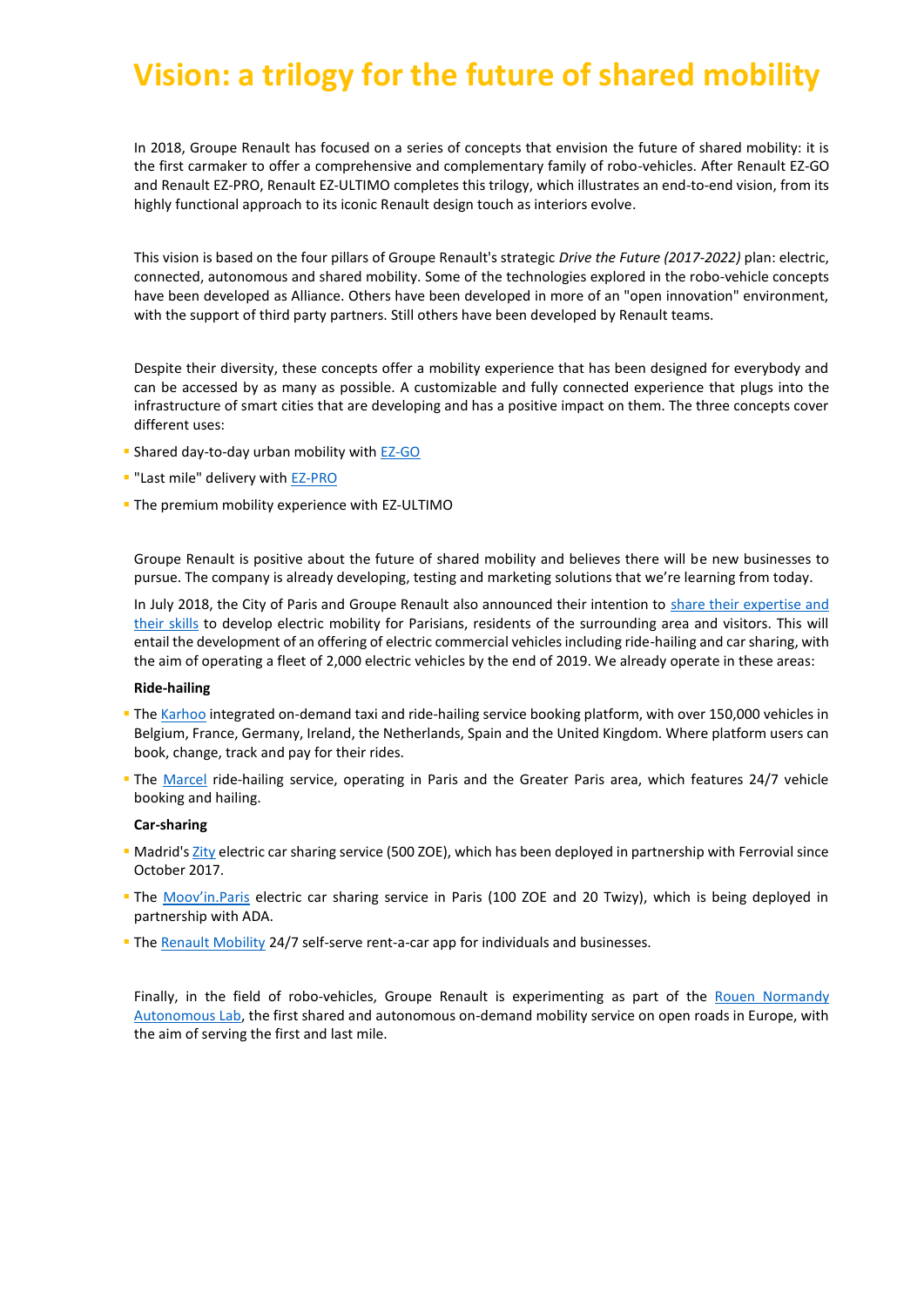# **Design: a novel vision for shared mobility**

Renault's elegant and welcoming Renault EZ-ULTIMO concept will seduce car lovers. It fully embodies Renault's heritage French Design and Easy Life principles. Its design is an element that sets it apart without sacrificing functionality.

- **EZ-ULTIMO draws on its design, its smooth and quiet electric platform and its spacious and refined interior to offer a** novel and premium vision of shared mobility, the best of an up-market mobility experience.
- Its futuristic features and luxurious materials add the crucial emotional aspect that define the premium side of the experience.
- At 1.35 meters high, it blends in to the city with ease.

In Renault's life cycle design strategy, EZ-ULTIMO represents with EZ-GO and EZ-PRO the "Work" petal.

### **"At home" in a robo-vehicle**

Renault EZ-ULTIMO is a novel robo-vehicle, positioned in the premium segment and produced in the spirit of a "coach 2.0".

- To do this it draws heavily on architectural references such as Parisian "Haussmanien" apartment blocks, among others.
- This vehicle is a cozy cocoon in which up to three passengers view the city from a novel perspective during their ride but cannot be seen from outside. Once on board they should feel "at home" and observe the sky above through the panoramic glass roof as they might from their window.
- Unlike the usual shared robo-vehicles, which are frequently highly transparent and are designed to carry 10, 15 or 20 passengers at a time, EZ-ULTIMO embodies the concept of private personal travel.

### **A real car with an exciting design**

Totally unlike the box-like appearance of robo-vehicle concepts introduced elsewhere, Renault EZ-ULTIMO boasts a sensual and exciting MPV body that fits the world of premium cars.

- It is a car that conceals a robo-vehicle function, while offering its users the charm and advantages of autonomous technology together with the carefree pleasure of handing over full driving responsibilities to the car.
- It is a long, statuesque vehicle, with two-tone bodywork: deep black with a green tinge for the lower section, champagne for the upper section.
- Its cabin is fitted out with noble materials such as wood, marble and leather.

### **A totally private space**

Renault EZ-ULTIMO offers an entirely private interior thanks to the technical faceting of the upper section of its bodywork.

- Treated in the same way as a one-way mirror, these facets produce a slightly transparent effect, but more importantly they obscure the view of the vehicle interior to protect the privacy of its occupants.
- These facets are complemented by noble materials such as wood, marble and leather, worked using modern techniques appropriate for a vehicle interior. To reduce weight, all the pieces are extremely thin.

The private space of EZ-ULTIMO is a sort of contemporary first-class lounge that is accessible to all.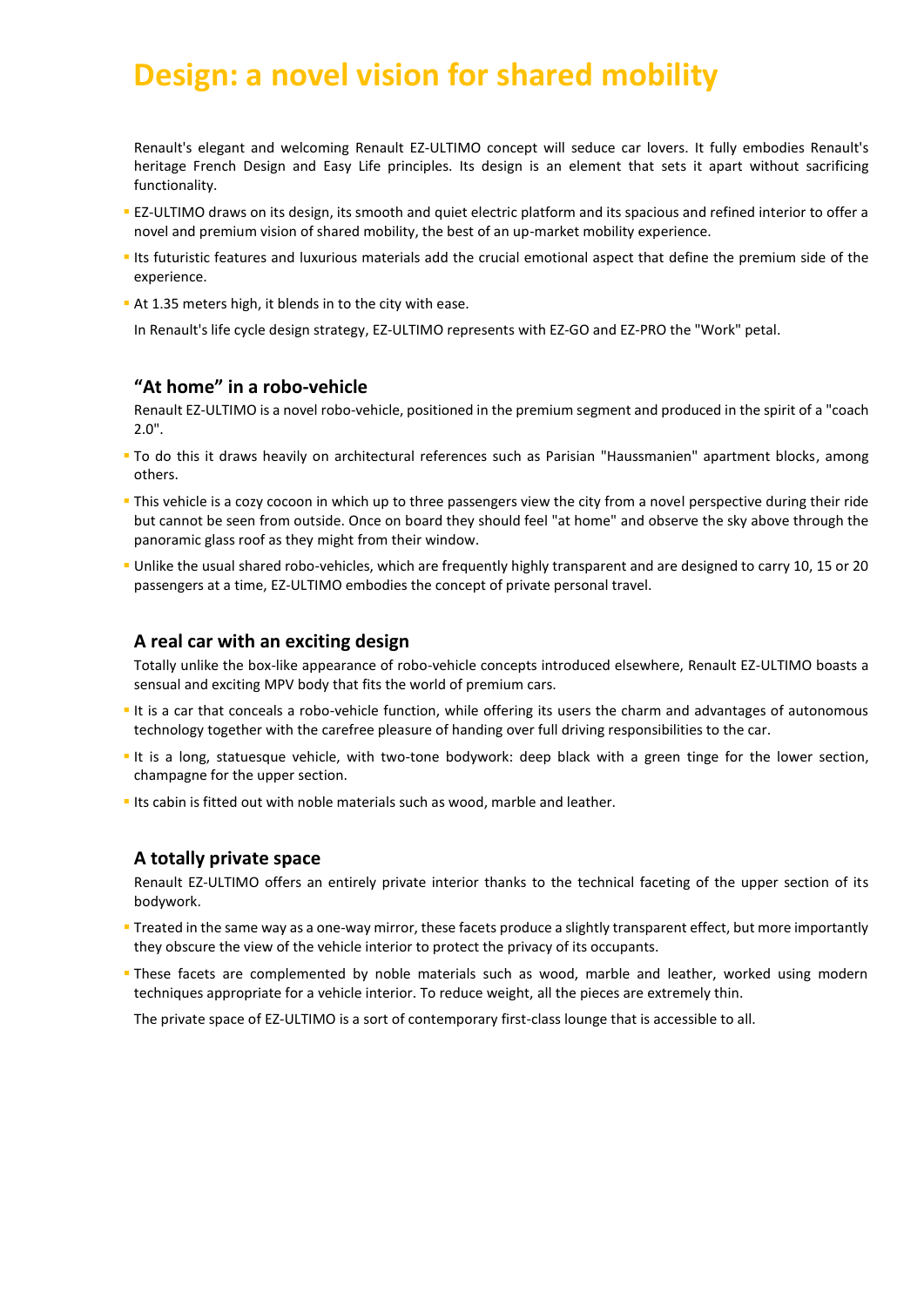### **Unique: an exclusive on-demand service**

Once on board EZ-ULTIMO, the up-market experience goes way beyond the route driven. It starts at the point of booking, thanks to an exclusive interface and concierge services. The vehicle's approach and the new passenger boarding procedure also help to make this service truly unique and exclusive.

### **Booking**

Available on smartphone and tablet, the dedicated EZ-ULTIMO app offers a luxurious interface for reserving your premium experience.

- On a marbled background reminiscent of the vehicle's interior, the user can access his route planning and information about his destination.
- A stylish clock shows the time remaining until EZ-ULTIMO arrives.

### **Approach**

Renault EZ-ULTIMO is no ordinary robo-vehicle. It is a luxurious and futuristic vehicle that breaks the large saloon mold, setting the tone as it elegantly pulls up to the pick-up zone.

- At 5.8m long it is visually striking, and yet remains discreet thanks to the quiet nature of electric vehicles.
- At first sight it appears to be deep black in color. As the vehicle approaches, the light brings out bright and sparkling hints of green. The vehicle's appearance changes as it moves, so it appears to be alive.
- The champagne color of the faceted structure that surrounds the upper section of the cabin has a warm, rich appearance that sets off the living space in which the passengers are getting ready to take their seats.

### **Boarding**

Making customers' lives easier is true Renault spirit, as evidenced by the Renault EZ-ULTIMO's boarding procedure.

- As if controlled by a virtual butler, the majestic side door opens automatically while the upper glass section opens like a butterfly.
- With no B-pillar in the car, this wide opening is an obvious invitation to get on board.
- **Getting on board is made even easier by a rotating seat that comes to the passenger so that he/she can take** his place.
- A final touch is added by a luminous sign on the floor in front of the door, welcoming the passengers.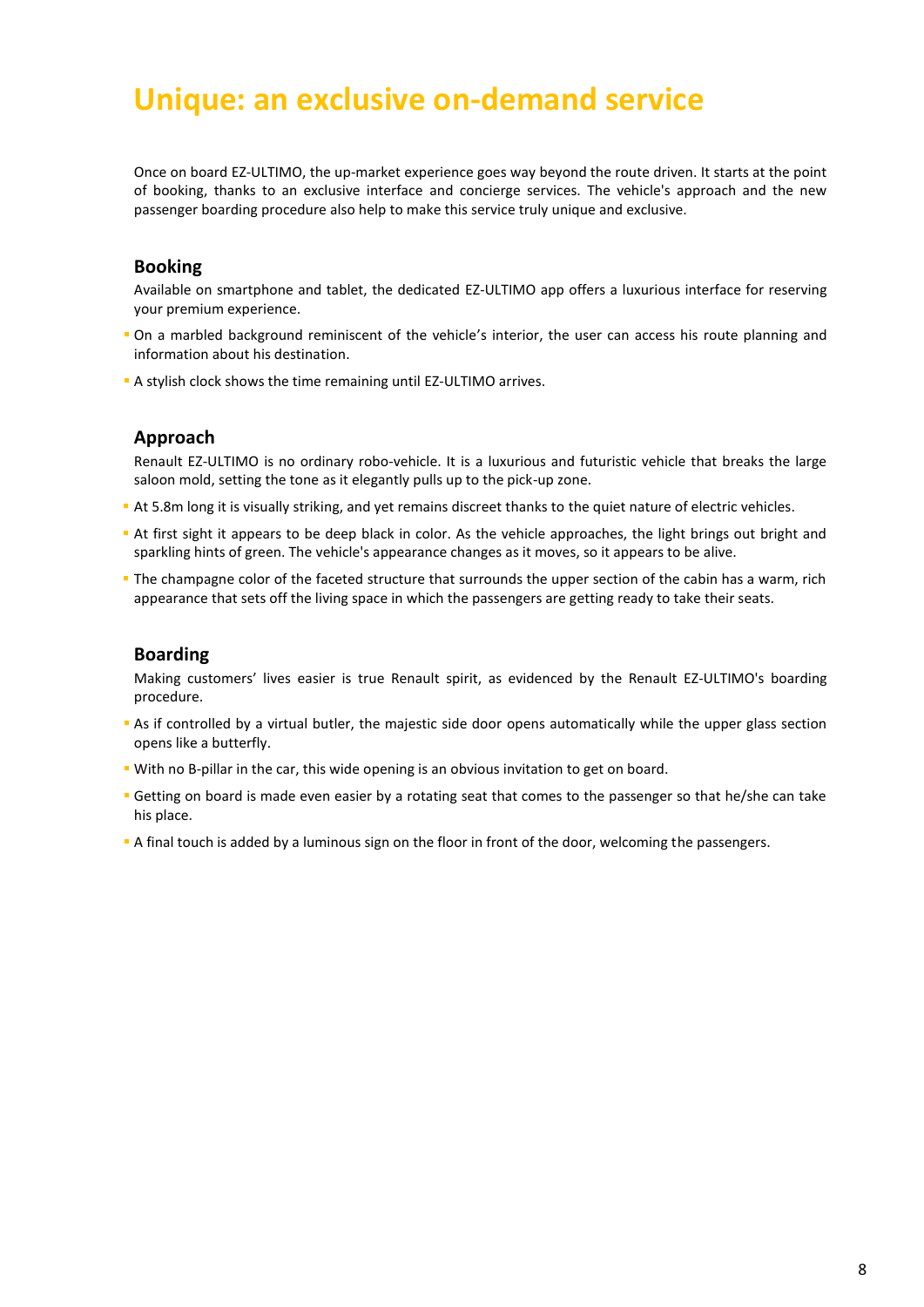# **On board: an immersive, personal experience**

Once in Renault EZ-ULTIMO, the passengers can enjoy a vast, welcoming and comfortable space that has been fitted out like a real living room. In a highly effective neo-retro ambiance, they enjoy onboard services for a premium experience. They are offered specific content to immerse in during the ride.

#### **Armchair and bench seat**

With a large armchair for one backwards-facing passenger and a deep bench seat for two passengers facing the direction of travel, EZ-ULTIMO welcomes its passengers as if they were "at home" and makes it possible for them to talk face-to-face in a more natural manner.

#### **Wide open space**

Using a special electric drive platform, locating the batteries under the floor, its extensive 3.88m wheelbase leaves a huge space aboard EZ-ULTIMO with a flat floor for the passengers. Luggage is stored in a special compartment at the rear, which can be accessed from outside the vehicle.

#### **Light**

Although they are tinted to protect the occupants' privacy, EZ-ULTIMO's windscreen and, more importantly, the glass roof help to bring the overhead light in for greater clarity on board.

#### **Neo-retro**

The saloon and the furniture that comprise EZ-ULTIMO's cabin have been designed in a neo-retro style that pays tribute to the Renault brand's 120 years and its luxurious pre-war models.

#### **Rotating knobs**

Light and sound are controlled by rotating knobs inspired by those on high-end audio amplifiers. They are placed in two discreet consoles that appear when required.

#### **Discreet technology**

The cabin's retro ambiance does not prevent the technology from being present. In addition to permanent wi-fi, users have wireless charging pads for their smartphones and an iPad-style tablet for accessing the various onboard services. This technology disappears from sight when no longer needed, with a special storage slot for the tablet and charging pad supports that only appear when you press a button.

#### **Available content**

Thanks to specialist news and entertainment partners, passengers can keep themselves occupied during their ride with exclusive tailored content via the tablet during their ride. Each trip is another opportunity for passengers to go further than their destination with a rich, immersive content experience made possible by new mobility and multimedia.

#### **Onboard services**

EZ-ULTIMO's onboard services also include a concierge service that can be accessed via the dedicated application installed on the tablet. For example, passengers can book a hotel room or a restaurant for the rest of their experience. They can also find some refreshments in the form of a vacuum flask stored under the side tablet of the cabin.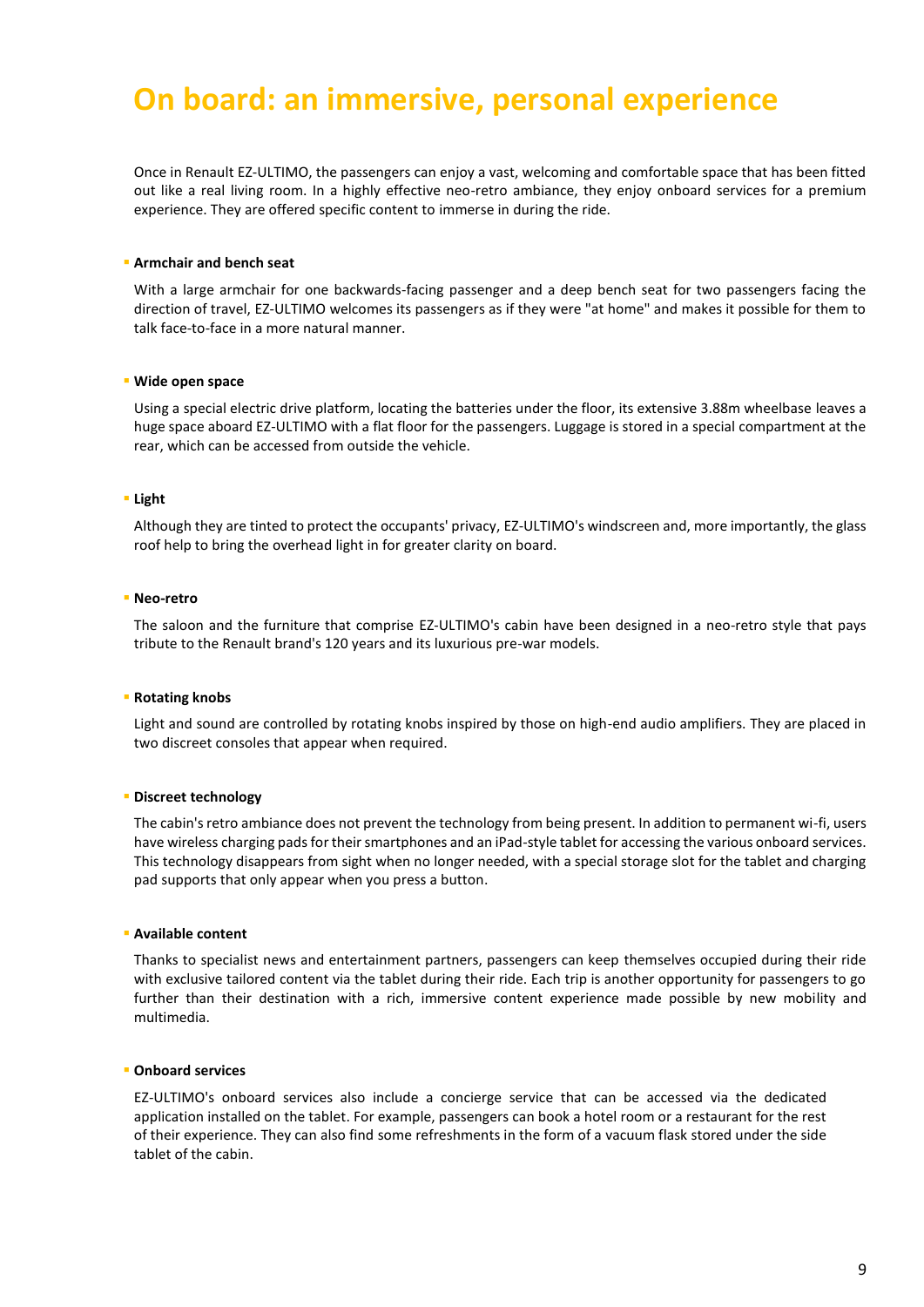### **Customized content for passengers**

Over the last 24 months, Groupe Renault has been exploring the future of mobility with a series of electric, autonomous and connected concept cars for individual and shared mobility. We believe as mobility continues to evolve with connected and autonomous cars, users will seek more sophisticated on-board experiences, **reinventing travel time,** personally and professionally. Sophisticated, interactive and customized content can be delivered to them through a multimedia interface complementary to personal smartphones and onboard systems currently in use.

In the perspective of the development of the EZ-ULTIMO concept, Groupe Renault, with the expertise of Groupe Challenges teams, has developed AEX, a genuine augmented editorial experience that will enable passengers to further enhance their travel time. A demonstrator is available on the Renault booth at Paris Motor Show so that visitors can have an immersive experience of this feature.

In December 2017, Groupe Renault acquired a 40% stake in the Challenges publishing company so that it could help Challenges create new premium editorial content and appropriate technologies to also deliver it in unique ways on board its vehicles.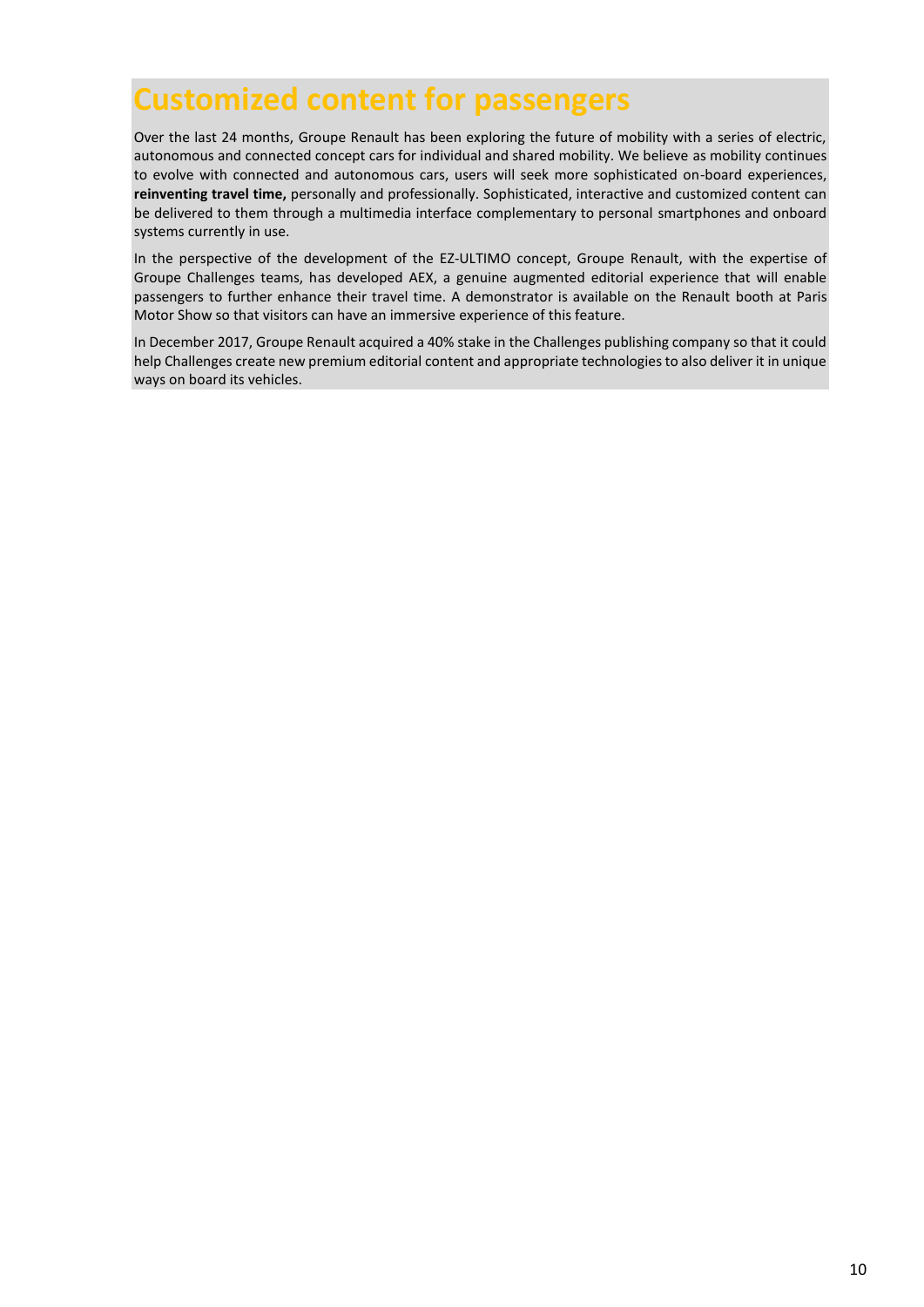# **Know-how: contemporary and refined use of materials**

Refined details of the furniture and the lighting and transparency make a ride aboard EZ-ULTIMO an unforgettable experience.

#### **Herringbone parquet**

As with Renault's other concept cars, EZ-GO and EZ-PRO, EZ-ULTIMO's floor is covered with a herringbone-patterned precious wood flooring in American walnut. Processed raw and bleached slightly, it helps to lighten up the cabin.

#### **Architectural references**

There is plenty of wood aboard EZ-ULTIMO, such as the cabin's side tablet and surround, in a nod to traditional Parisian Haussmann-style apartments. Its contemporary treatment and fitting were achieved in partnership with KEIM-cycles, a specialist French company that manufactures high-end bespoke wooden bicycle frames. This company was previously involved in the development of the TreZor (2016) and SYMBIOZ (2017) concept cars.

#### **The warmth of marble**

Some of the cabin's side sections have a Saint Laurent des Pyrénées marble surround. This marble is 30mm thick and is glued to a lightweight honeycomb structure. Its dark tones picked out with white veins give it an appearance that is very similar to wood. Unlike traditional marble, it warms up the vehicle interior.

#### **Saloon leather and velvet**

The seat backs and head rests are covered in dark green, almost black velvet. This two-tone appearance mirrors that of the bodywork and contributes to the cabin's muted ambiance and comfort. The bench seat and armchair covers are clad in warm-looking leather, promising further comforts.

#### **White surround**

The interior cabin wood surround is topped with a strip of Corian® decorated with a diamond pattern. The shockresistant material, which is used in interior decoration and architecture, looks solid but is soft and light to the touch.

#### **E** Cozy lighting

EZ-ULTIMO's cocoon-like cabin boasts cozy lighting provided by two pale gold lamps, while soft low-level lighting emphasizes the floor.

#### **Faceting**

The faceting of EZ-ULTIMO's bodywork is based on a white ceramic structure whose shape echoes apartment moldings. In the absence of the gloss varnish used on the outside, inside the vehicle they display reflective properties, with a mirror effect. However, depending on light levels, this glass becomes more transparent towards the outside.

#### **Unique signature**

LMFR stands for Louis, Marcel and Fernand Renault: the initials of the three founding brothers of the Renault Frères company embellish the Renault EZ-ULTIMO concept car's cabin like a unique signature, paying tribute to the brand's 120 years.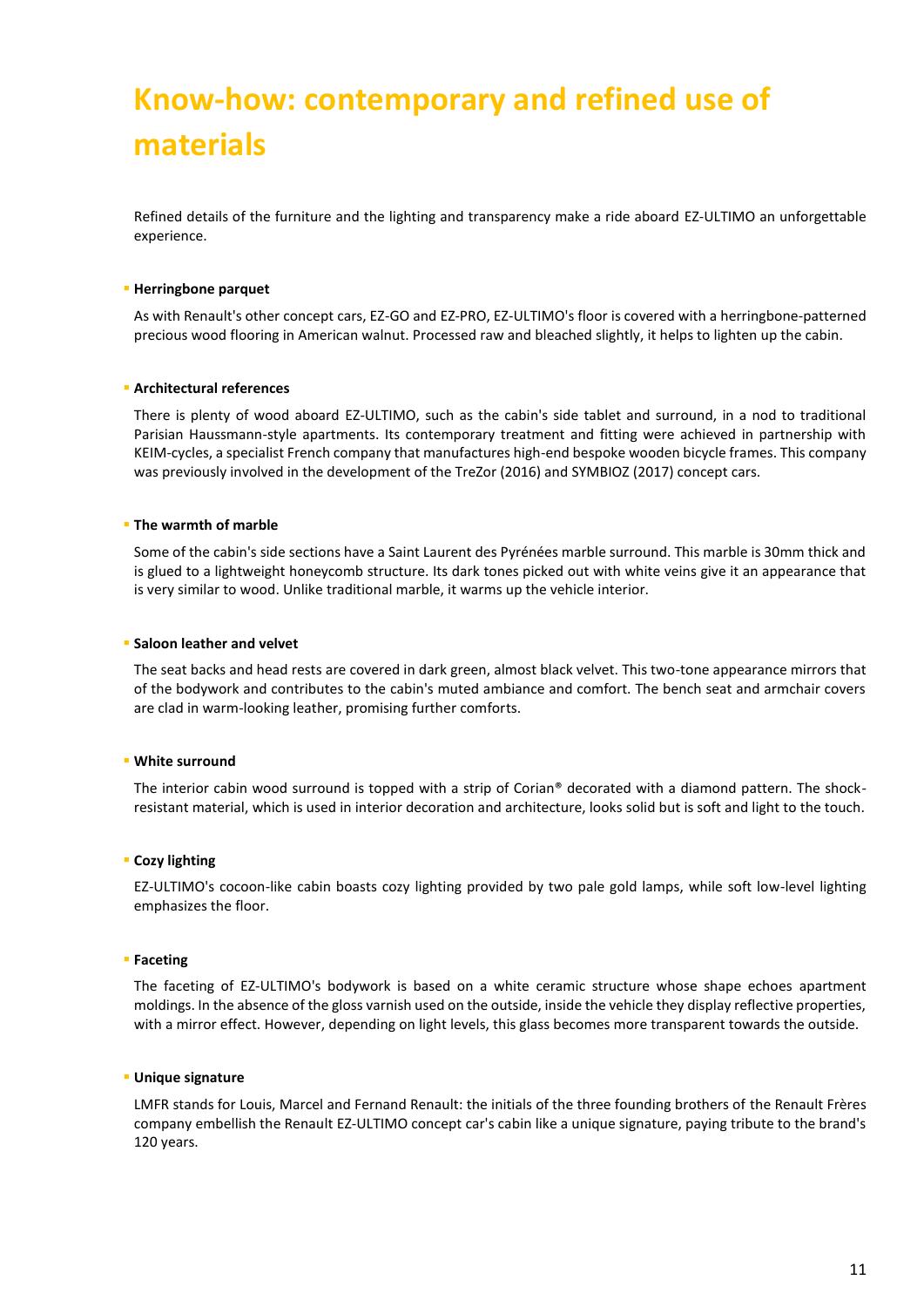# **120 years of elegance, know-how and well-being**

The EZ-ULTIMO concept car, a genuine link between the past and the future, forms part of Renault's 120 anniversary. 120 years of French passion, innovation and know-how that have inspired our designers. The concept car's cabin echoes those of Renault's luxurious models of the early 20th century, for example.

First appeared in 1929, the Reinastella was without a doubt one of the most iconic of these. Powered by Renault's first eight-cylinder engine and boasting a raft of other technical advances that made it stand out from the crowd, it was sought after by the major coachbuilders, which enhanced it and forged its reputation as a top of the range vehicle. Combining elegance, speed, comfort on long journeys and safety, the Renault Reinastella embodied the grand luxury of the roaring twenties. The first to carry Renault's shooting star in addition to the diamond logo, it was the starting point for the Stella name by which the brand's top-of-the-range vehicles came to be known. The same star appears on the TreZor concept car, a direct descendant of Renault's top-of therange line.

At present Renault's prestige line bears the Initiale Paris name. The models to which it is applied (Clio, Captur, Scénic, Talisman, Koleos and Espace) focus the best of Renault's know-how and spirit on driving comfort and well-being.

Note that the bodywork of the EZ-ULTIMO concept car sports several "120 years" badges. On the inside, an LMFR badge (for Louis, Marcel and Ferdinand Renault) can be seen on the cabin's main armchair. It is a tribute to the three founding brothers of what is today the Groupe Renault.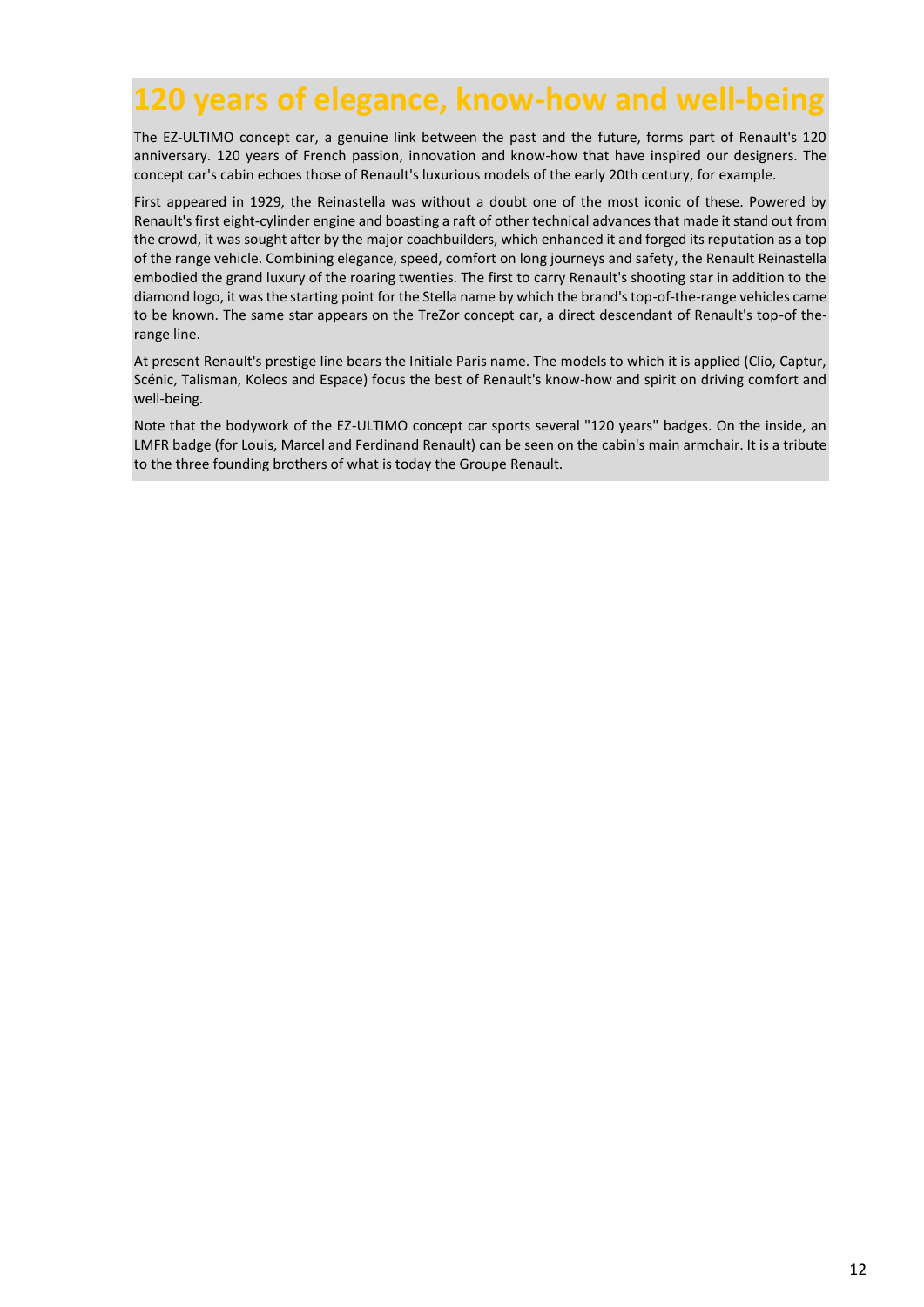# **Easy Drive: EZ-ULTIMO's technologies**

#### **Electric**

Renault EZ-ULTIMO is built on a specific platform for its electric drive, similar to those of EZ-GO and EZ-PRO. The motor drives the front wheels and the batteries are located under the floor.

#### **Wireless**

The Renault EZ-PRO has a wireless battery recharging system for automatic, hands-free connection.

#### **Fairing**

As on EZ-GO and EZ-PRO, the EZ-ULTIMO concept car's wheels are under fairings for smoother aerodynamics. These fairings also protect the mechanical components (which means less maintenance) and avoid spatter, for the protection of pedestrians.

#### **Sensors**

Most of the sensors and cameras used by the level 4 autonomous driving system mounted on the EZ-ULTIMO concept car are fitted in small boxes placed in the corners of the bodywork, at the front and the back. Others are located behind the side section of the bodywork and in the roof antenna.

#### **- Connectivity**

EZ-ULTIMO's GPS and Wi-Fi G5 antennae are built into the roof antenna, which activates automatically when the vehicle starts. This is the best location to cover the broadest field possible and to avoid losses of connectivity.

#### **Headlights and brake lights**

At both front and rear, EZ-ULTIMO's headlights and brake lights are recessed in the fairings over the wheels. At the front, the Renault logo and name also light up, to enhance the vehicle's personality.

#### **Filaments**

The rear lights are supplemented by a strip of luminous filaments that intersect to form diamonds, in a continuation of the faceted skin of the bodywork.

#### **4CONTROL**

This robo-vehicle has a 4CONTROL chassis with 4-wheel steering for improved agility and safety both in the city and on roads in non-urban areas.

#### **Winged detail**

When EZ-ULTIMO leaves town, two little side wings are deployed behind the rear wheel fairings to improve the vehicle's aerodynamics.

#### **Active suspension**

When stopped, EZ-ULTIMO has a very low profile. When on the move, active suspension raises the vehicle by several centimeters, to go over speed bumps more easily for example.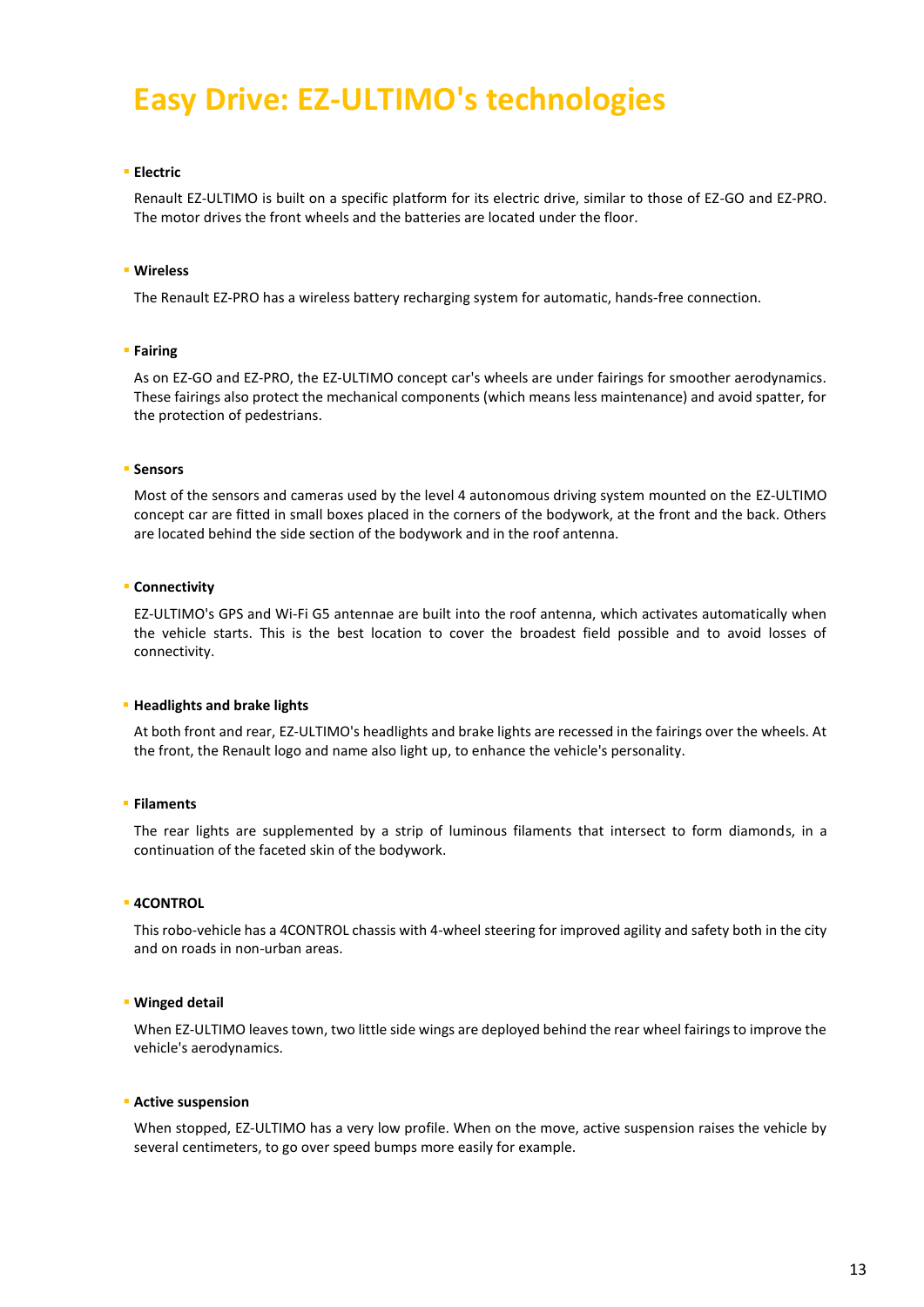# **Technical datasheet: Renault EZ-ULTIMO in figures**

- Length: 5.70m
- Width: 2.20m
- **Length with side door open: 2.63m**
- Height: 1.35m
- Height with upper window open: 1.64m
- Wheelbase: 3.88m
- Weight: 1,800kg
- **Engine: 1 electric motor**
- Charging: wireless
- **Drive wheels: FRONT**
- **Steering wheels: FRONT/REAR**
- **Autonomous technology: level 4**